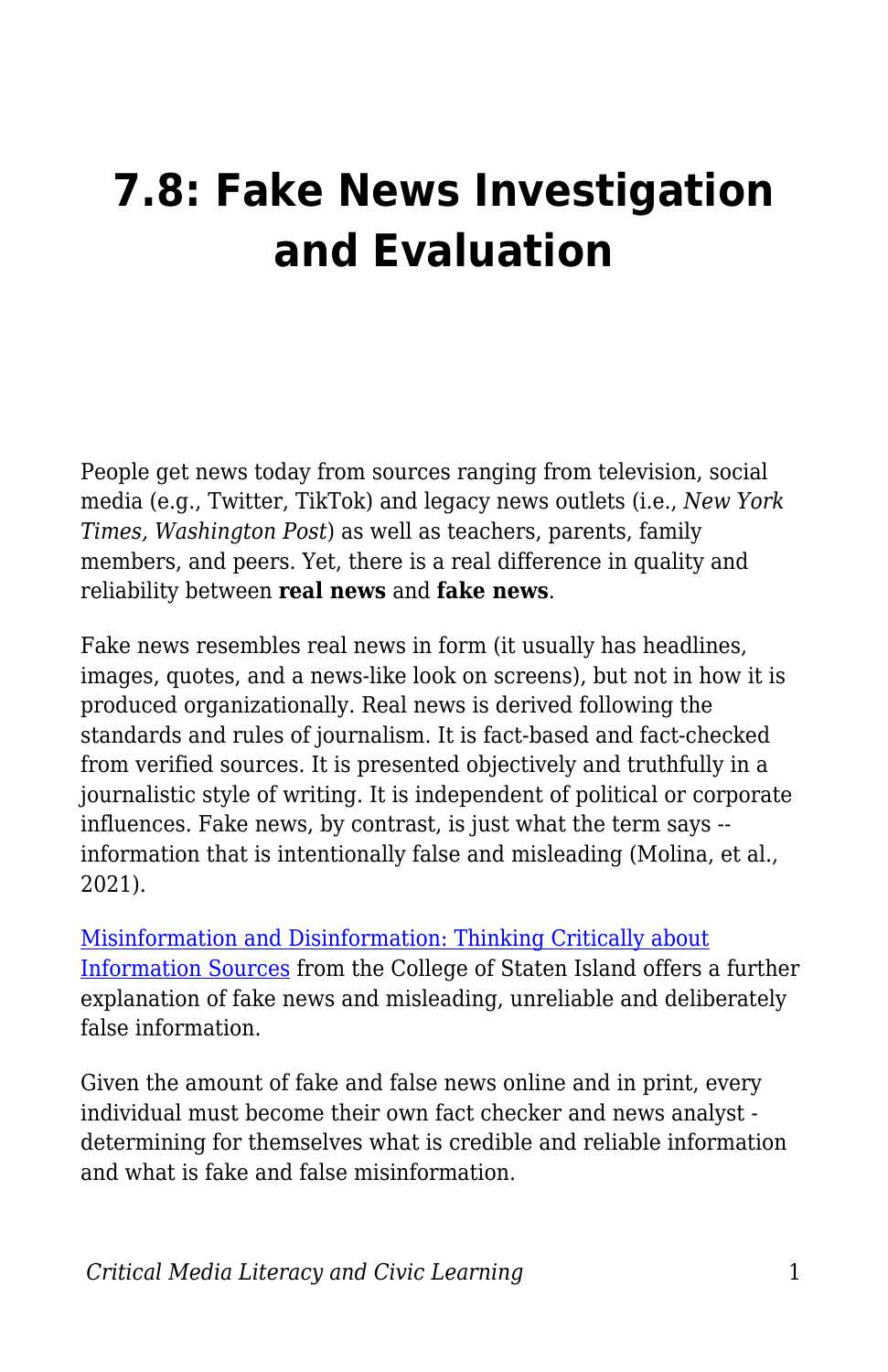

[Watch on YouTube https://edtechbooks.org/-BrR](https://www.youtube.com/embed/E1g29yWOZxQ?autoplay=1&rel=0&showinfo=0&modestbranding=1)

The following activities are designed to help you act as a critical news evaluator.

You can get more background information from Topic 7.4 [Social](https://edtechbooks.org/democracy/digital_news#h2_VQpMk) [Media, Digital News, and the Spread of Misinformation](https://edtechbooks.org/democracy/digital_news#h2_VQpMk) and Topic 7.5 [Evaluating Print and Online Media](https://edtechbooks.org/democracy/evaluating_media) in our *Building Democracy for All* eBook.

## **Activity 1: Analyze Your Online Search Habits**

• Pick a topic that you don't know much about. Spend 20 minutes investigating and researching it. Find out anything and everything about this topic.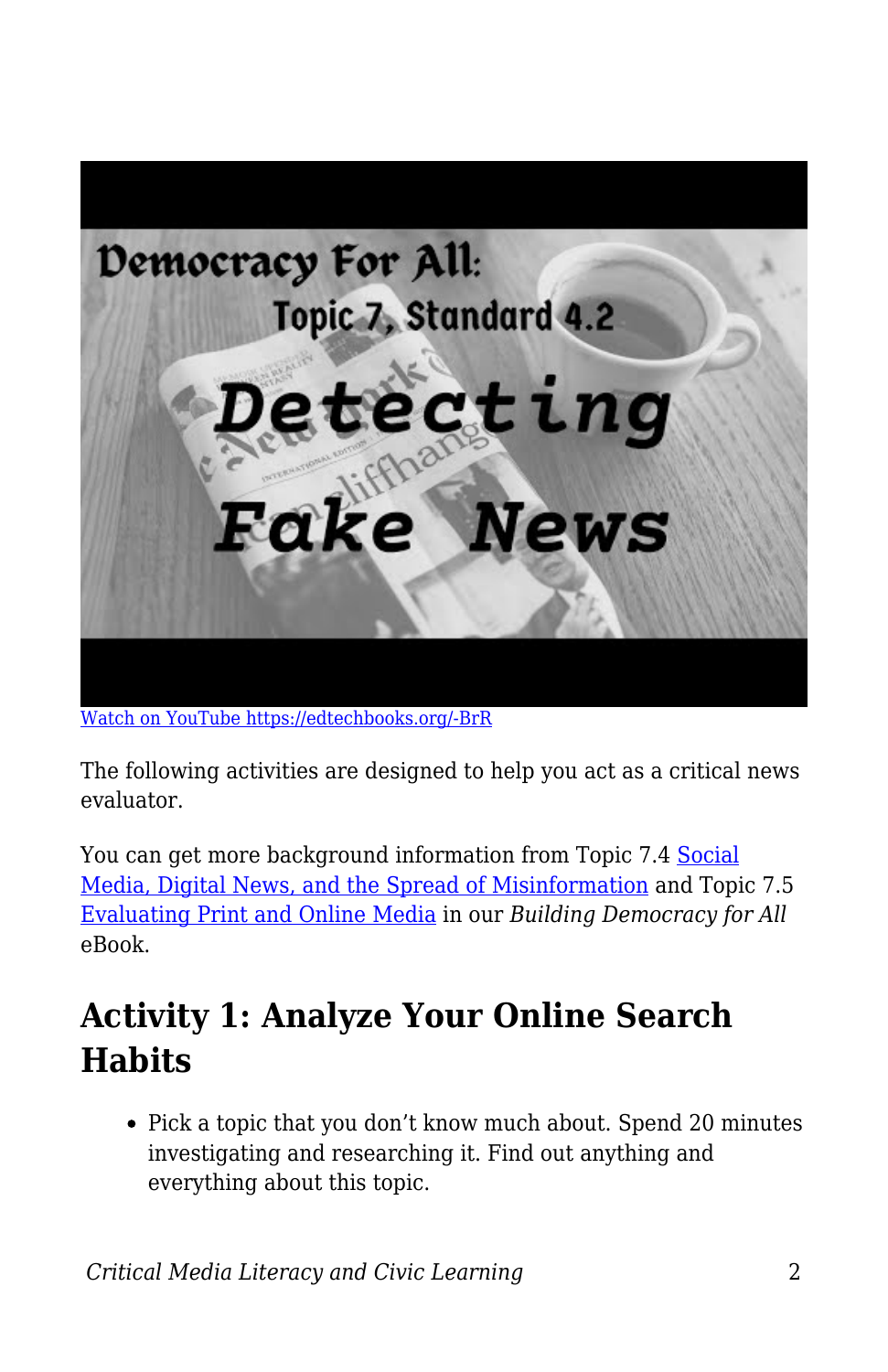- Then, look through your search history.
	- What words did you use in your search?
	- What sorts of news sources did you tend to seek out?
	- What did you find the most or least valuable during your search process?
	- How did you determine whether a source was credible or not?
- **Create a mindmap that provides a visual overview** of your search process (see examples below).
	- $\circ$  Include boxes on your mindmap for each site you visited. Add details to each box, such as whether you consider the site credible and what you learned from the site.
	- $\circ$  Mindmap Tools: [Google Drawings,](https://blogs.umass.edu/onlinetools/community-centered-tools/google-drawings/) [MindMup,](https://blogs.umass.edu/onlinetools/knowledge-centered-tools/mindmup/) pencil and paper, & [more tools](https://www.edrawmind.com/article/best-10-free-mind-mapping-software-of-2020.html).
- Compare and contrast your mindmap with those of your classmates.

## **Designing for Learning: Student-Created Activity Example**

[Analyze Your Own Search Habits](https://docs.google.com/document/d/171OQjL4V03y4BluYScc11eMAgtkJ0ZGAv6fp5Pm5StA/edit?usp=sharing) by Maria Trifiro

Example Mindmap for the Search Topic "Montessori Schools" by Kayleigh Francis: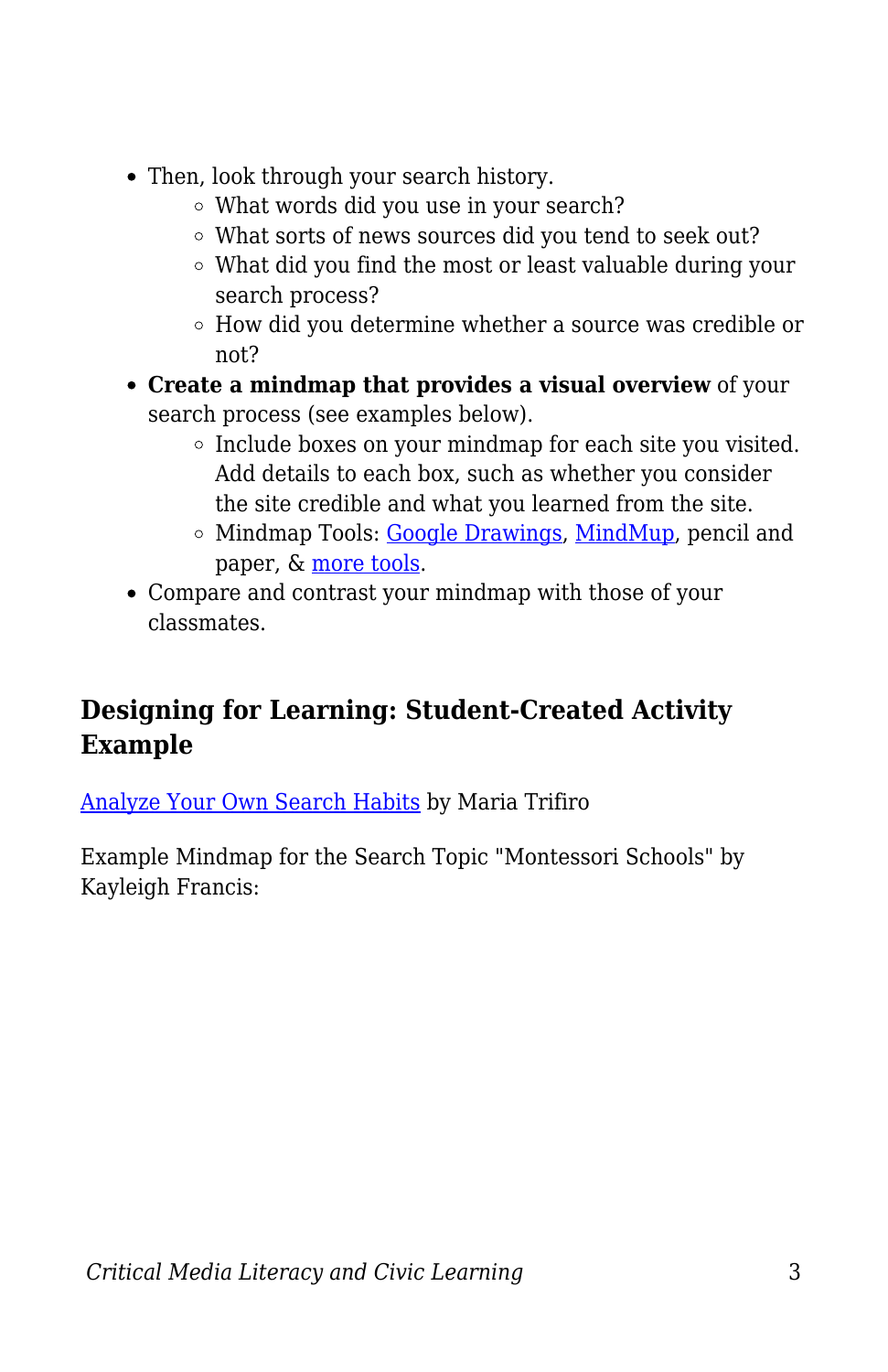

This image is licensed under [CC BY NC SA 4.0](https://creativecommons.org/licenses/by-nc-sa/4.0/)

Example Mindmap for the Search Topic "Homeschooling" by Sara Shea: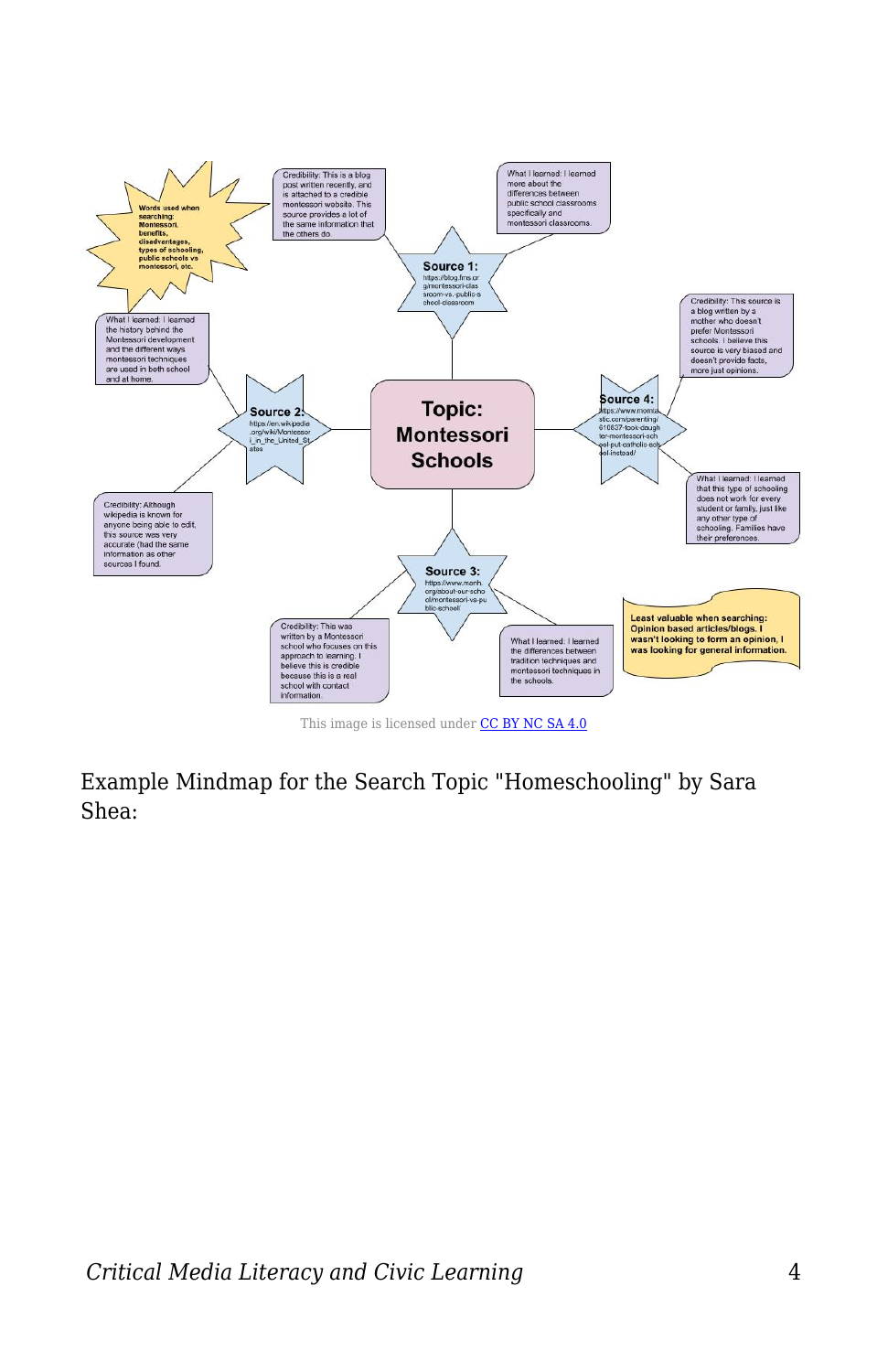

This image is licensed under [CC BY NC SA 4.0](https://creativecommons.org/licenses/by-nc-sa/4.0/)

## **Activity 2: Create a News Evaluation Tool**

- Take the [National News Literacy Week misinformation quiz](https://newslitproject.typeform.com/to/U41H0v7y).
- Consider the following questions:
	- How do you determine if a news story or social media news post contains misinformation?
	- What would you tell someone who didn't know anything about how to tell if a source is credible to look for when evaluating news articles and social media posts?
	- How would you explain credible news sources to your parents, grandparents, siblings, or friends?
- **Create a rubric, checklist, or other instructional tool** (e.g., [podcast,](https://docs.google.com/document/d/1YMVhXBhqUU4qDBLO1jYNpMG0IzAl_YLSJ3OndOm6C6k/edit?usp=sharing) video) to help others evaluate news sources (see example mindmap below).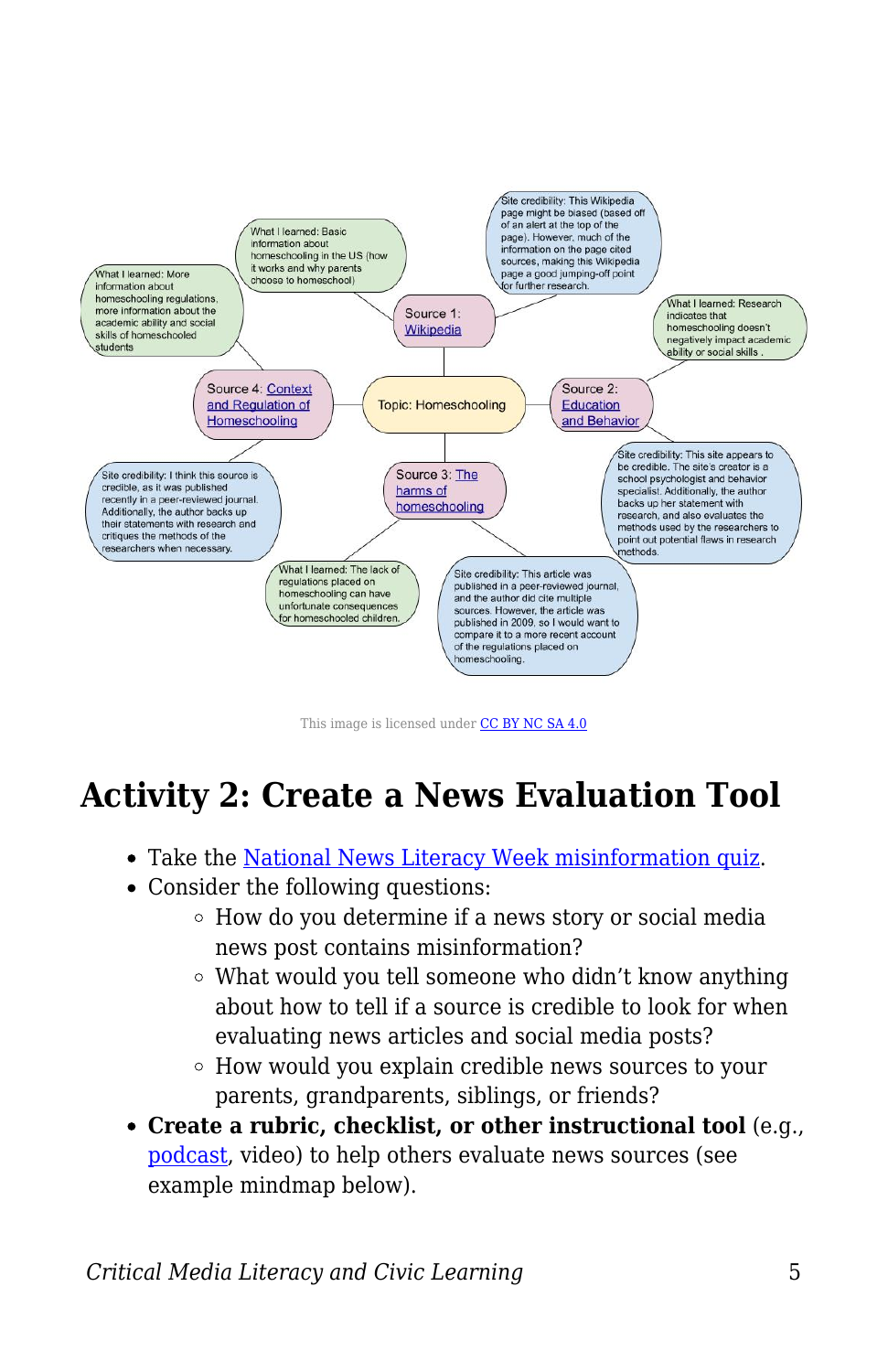### **Designing for Learning: Student-Created Activity Example**

[Create a News Evaluation Tool](https://docs.google.com/document/d/1wJz9dG8X0wKum-LaKELqusQJB_soGmMSNozcCjPX6iE/edit?usp=sharing) by Maria Trifiro

Example News Evaluation Tool by Sophia Hajjar:



This image is licensed under [CC BY NC SA 4.0](https://creativecommons.org/licenses/by-nc-sa/4.0/)

## **Activity 3: Evaluate the Benefits and Challenges of Digital News and Social Media to a Democratic Society**

Nearly half of adults ages 18 to 29 in this country get their political news mostly on social media. The figure is one in five across all ages groups. Those individuals also tend to be less well-informed about political issues and policies [\(Pew Research Center,](https://www.journalism.org/2020/07/30/americans-who-mainly-get-their-news-on-social-media-are-less-engaged-less-knowledgeable/) July 30, 2020).

**Respond to the following prompts in a TikTok, Snapchat,**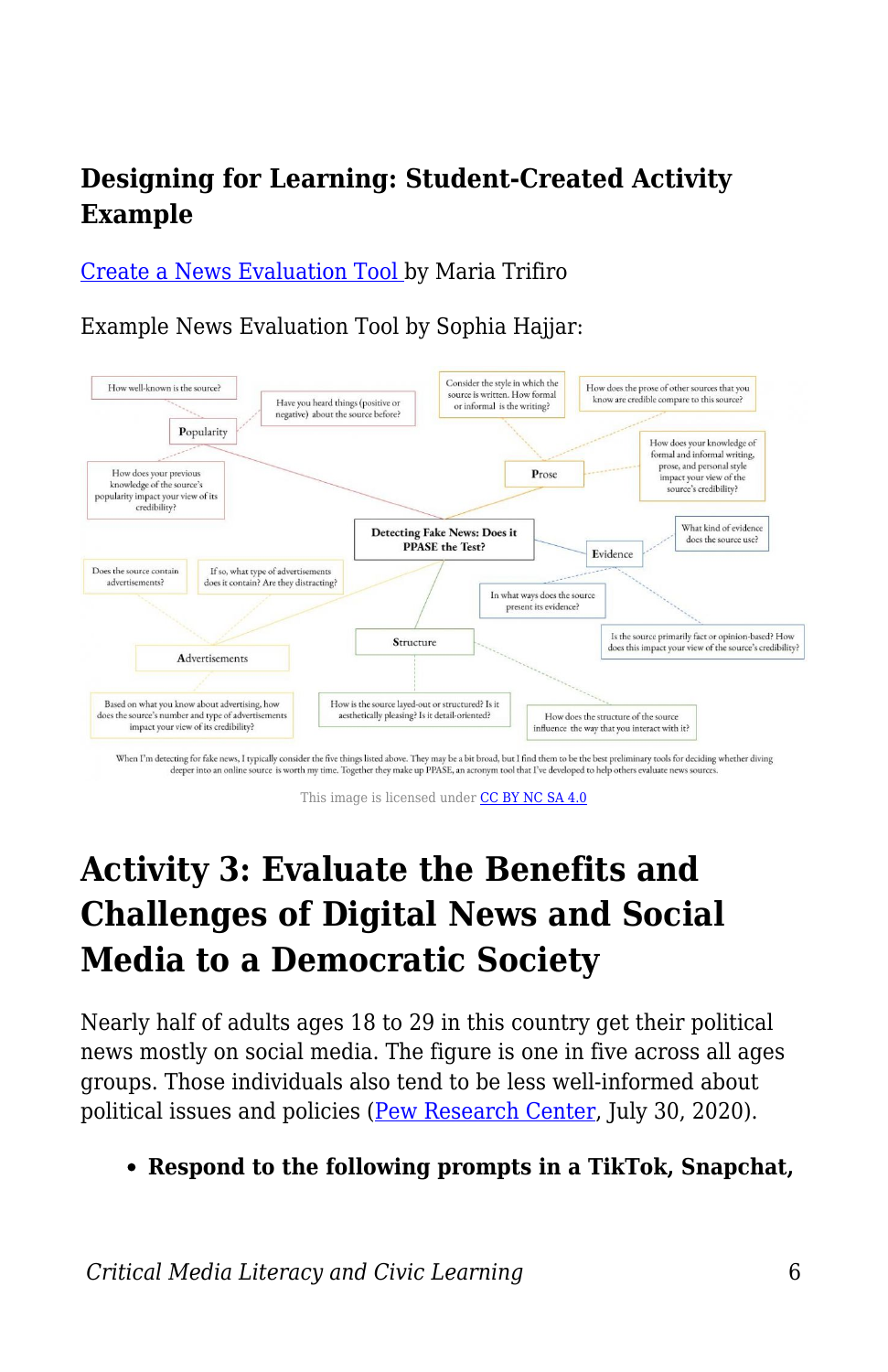#### **or 60-second video**:

- What do you see as the benefits of digital news and social media?
- What are the potential drawbacks of getting news mostly from social media?
- What can be done to address the potential drawbacks of digital news and social media?

## **Designing for Learning: Student-Created Activity Example**

[Evaluate the Benefits and Challenges of Digital News and Social](https://youtu.be/8pUKqAAavYg) [Media to a Democratic Society](https://youtu.be/8pUKqAAavYg) by Maria Trifiro

## **Additional Resources**

- ARTICLE: Molina, M.D., Sundar, S., Le, T., & Lee, D. (2021). ["Fake news" is not simply false information: A concept](https://journals.sagepub.com/doi/full/10.1177/0002764219878224) [explication and taxonomy of online content.](https://journals.sagepub.com/doi/full/10.1177/0002764219878224) *American Behavioral Scientist, 65*(2): 180-212.
- [Teens, social media and technology 2018](https://www.pewresearch.org/internet/2018/05/31/teens-social-media-technology-2018/)
- [What is News Literacy? & How to Teach It](http://www.centerfornewsliteracy.org/what-is-news-literacy/)
- ["Disinformation, Fake News, and Influence Campaigns on](https://knightfoundation.org/reports/disinformation-fake-news-and-influence-campaigns-on-twitter) **[Twitter](https://knightfoundation.org/reports/disinformation-fake-news-and-influence-campaigns-on-twitter)**
- [Social Media and Fake News in the 2016 Election](https://web.stanford.edu/~gentzkow/research/fakenews.pdf)
- [What are deep fakes?](https://www.theguardian.com/technology/2020/jan/13/what-are-deepfakes-and-how-can-you-spot-them)
- [What's Going On In This Photo?](https://www.nytimes.com/column/learning-whats-going-on-in-this-picture) (NYTimes Visual Literacy Series)
- [Fake News. It's Complicated](https://firstdraftnews.org/latest/fake-news-complicated/)
- [The Great Hack \(2019\)](https://www.netflix.com/title/80117542)
- Fact-Checking Sites
	- [Fact Check.org](https://www.factcheck.org/)
	- [Michigan Truth Squad](https://www.bridgemi.com/topics/michigan-truth-squad)
	- [Project Vote Smart](http://votesmart.org/index.htm)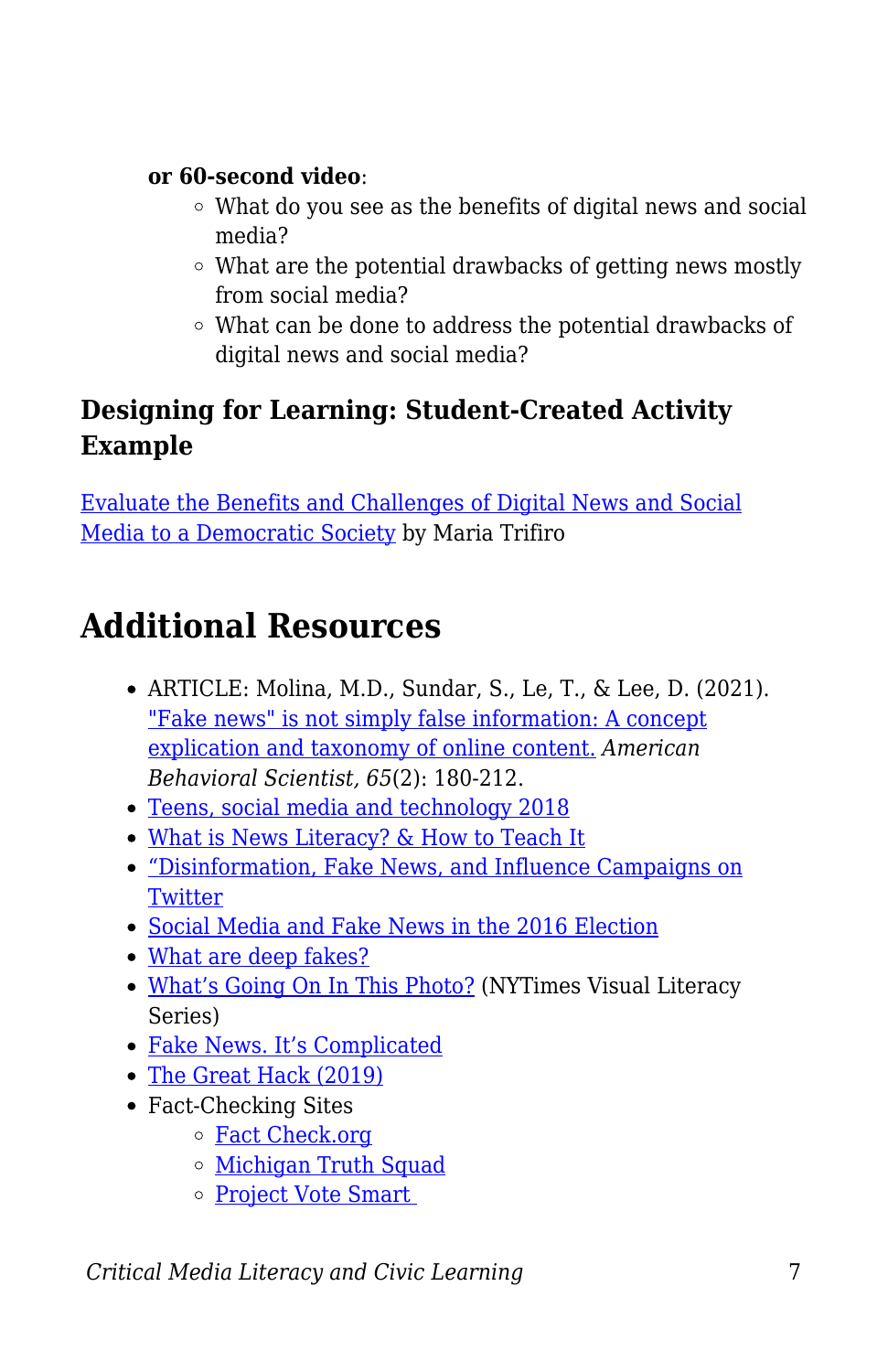#### o [ProPublica](https://www.propublica.org/)

## **Connecting to the eBook**

[Building Democracy for All: Social Media, Digital News, and the](https://edtechbooks.org/democracy/digital_news#h2_VQpMk) [Spread of Misinformation](https://edtechbooks.org/democracy/digital_news#h2_VQpMk)

### **Connecting to the Standards**

- [Massachusetts Civics & Government Standards](https://www.doe.mass.edu/frameworks/hss/2018-12.pdf)
	- *Evaluate the benefits and challenges of digital news and social media to a democratic society.* (Massachusetts Curriculum Framework for History and Social Studies) **[8.T7.4]**
- [ISTE Standards](https://www.iste.org/standards/for-students)
	- Knowledge Constructor
		- 3a: Students plan and employ effective research strategies to locate information and other resources for their intellectual or creative pursuits.
		- 3b: Students evaluate the accuracy, perspective, credibility and relevance of information, media, data, or other resources.
		- 3d: Students build knowledge by actively exploring real-world issues and problems, developing ideas and theories and pursuing answers and solutions.
	- Creative Communicator
		- 6a: Students choose the appropriate platforms and tools for meeting the desired objectives of their creation or communication.
		- 6b: Students create original works or responsibly repurpose or remix digital resources into new creations.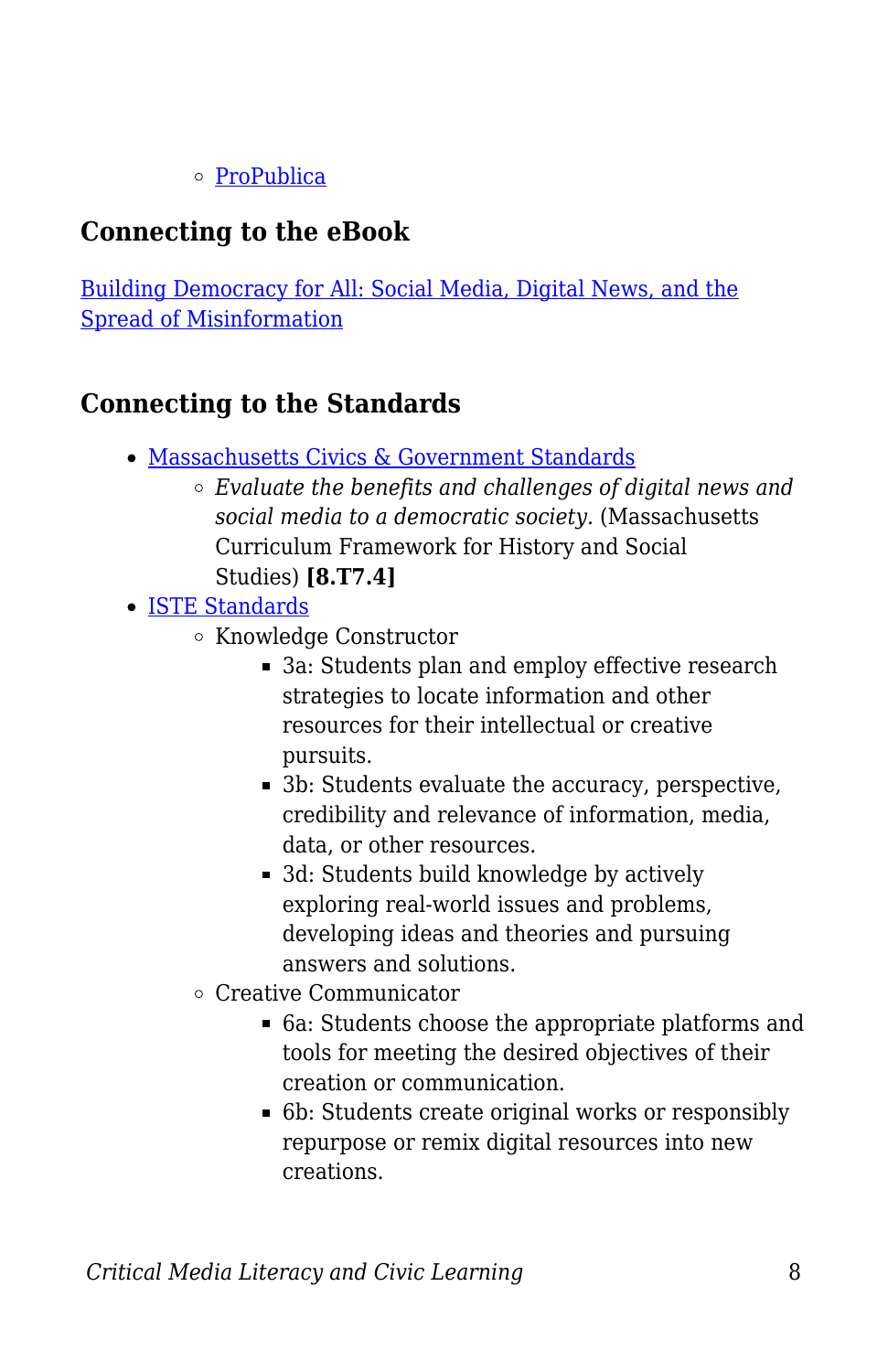- 6d: Students publish or present content that customizes the message and medium for the intended audiences.
- [DLCS Standards](https://www.doe.mass.edu/stem/dlcs/?section=planningtools)
	- o Interpersonal and Societal Impact (CAS.c)
	- $\circ$  Digital Tools (DTC.a)
	- Collaboration and Communication (DTC.b)
	- Research (DTC.c)
- [English Language Arts > History/Social Studies Common Core](http://www.corestandards.org/ELA-Literacy/RH/introduction/) **[Standards](http://www.corestandards.org/ELA-Literacy/RH/introduction/)** 
	- CCSS.ELA-LITERACY.RH.6-8.6
	- CCSS.ELA-LITERACY.RH.6-8.7
	- CCSS.ELA-LITERACY.RH.6-8.8
	- CCSS.ELA-LITERACY.RH.9-10.6
	- CCSS.ELA-LITERACY.RH.9-10.8
	- CCSS.ELA-LITERACY.RH.11-12.6
	- CCSS.ELA-LITERACY.RH.11-12.7
	- CCSS.ELA-LITERACY.RH.11-12.8